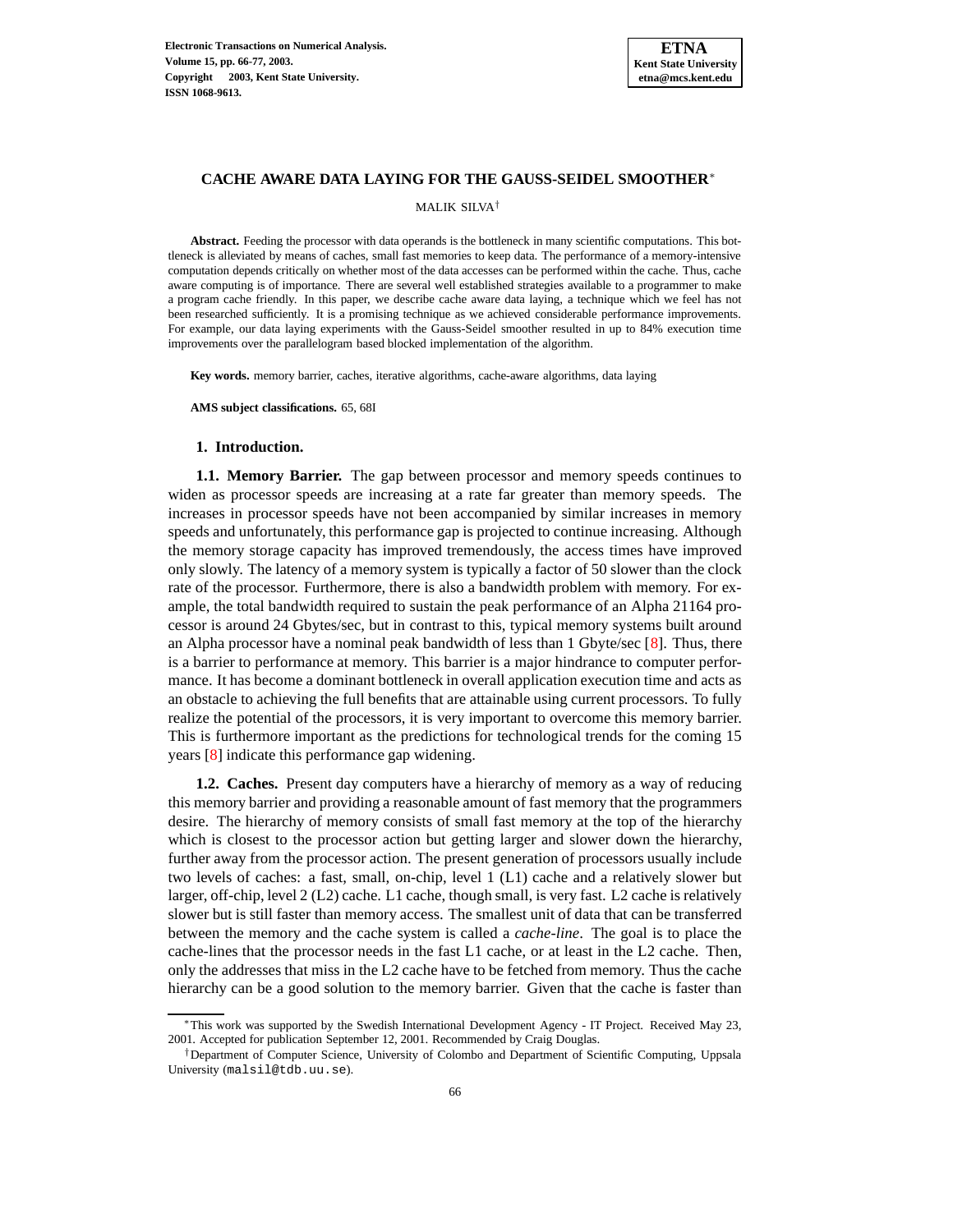M.Silva 67

main memory in fulfilling a processor's memory requests, one clearly needs to maximize the number of cache hits which are the accesses that can be satisfied from the cache.

**1.3. Cache Misses.** Unfortunately, due to the limited size of the cache, three types of cache misses occur in a single processor system: *compulsory*, *capacity*, and *conflict*[\[3\]](#page-11-1). Compulsory misses are the misses that occur for each first reference of a cache-line containing a data item. Capacity miss is a miss that is not a compulsory miss but which misses in a fully associative cache. That is due to the limited size of the cache. Conflict miss is a reference that hits in a fully associative cache but misses in a set associative cache. That is due to addresses mapping to identical cache blocks. Cache conscious programmers have to try to avoid all cache misses whenever possible.

**1.4. Necessity for Cache Aware Programs.** When the data set of a computation is large such that it no longer fits in the cache, cache aware computer programs become absolutely essential to achieving anything other than poor performance when measured against possible peak performance figures of the computers. For example, let us consider the red-black Gauss-Seidel as a smoother in the multigrid method. Multigrid methods [\[2\]](#page-11-2) are among the most attractive algorithms for the solution of large sparse systems of equations that arise in the solution of elliptic partial differential equations. However, even simple multigrid codes on structured grids with constant coefficients cannot exploit a reasonable fraction of the floating point peak performance of current microprocessors. Furthermore, the performance typically drops dramatically with growing problem size. Reason for this poor performance has been found to be the poor cache performance of the smoother component, typically red-black Gauss-Seidel, of the multigrid which is the most time consuming of the whole multigrid method [\[7\]](#page-11-3).

Let us examine the standard red-black Gauss-Seidel. This algorithm repeatedly performs one complete sweep through the grid from bottom to top updating all the red nodes and then performs another complete sweep updating all the black nodes. Assuming the grid is too large to fit in the cache, the data of the lower part of the grid is no longer in the cache after the red update sweep because it has been replaced by the grid points belonging to the upper part of the grid. Hence, the data must be reloaded from the slower main memory into the cache again. In this process newly accessed nodes replace the upper part of the grid points in the cache, and as a consequence they have to be loaded from the main memory once more at the time of their next update. The performance degrades further when the grid size increases. This performance bottleneck at memory is also seen in most other scientific applications.

In general, the cost of floating point operations is rapidly decreasing. Moving data is what makes computing expensive. Although there are different ways of organizing on-chip and off-chip memory [\[8\]](#page-11-0), programmers will have to learn that reasonable performance of a system could only be expected with programs being aware of the reduced performance of the off-chip memory access. For the algorithmic development, data locality may therefore become a key issue.

**1.5. This Research.** Our long term research is to address the issues involved in reordering data accesses within an algorithm and in developing algorithmic variants for scientific computing that enable high cache performance. In the particular research work that we describe in this report, we study red-black Gauss-Seidel, which is an integral component of multigrid methods. We attempt to improve the performance of this application by making it cache aware using existing techniques. We also study the benefits achievable through cache aware data laying.

The rest of this paper is organized as follows. Section 2 gives the background to our research. Section 3 describes the technique of data laying. Section 4 gives our implementation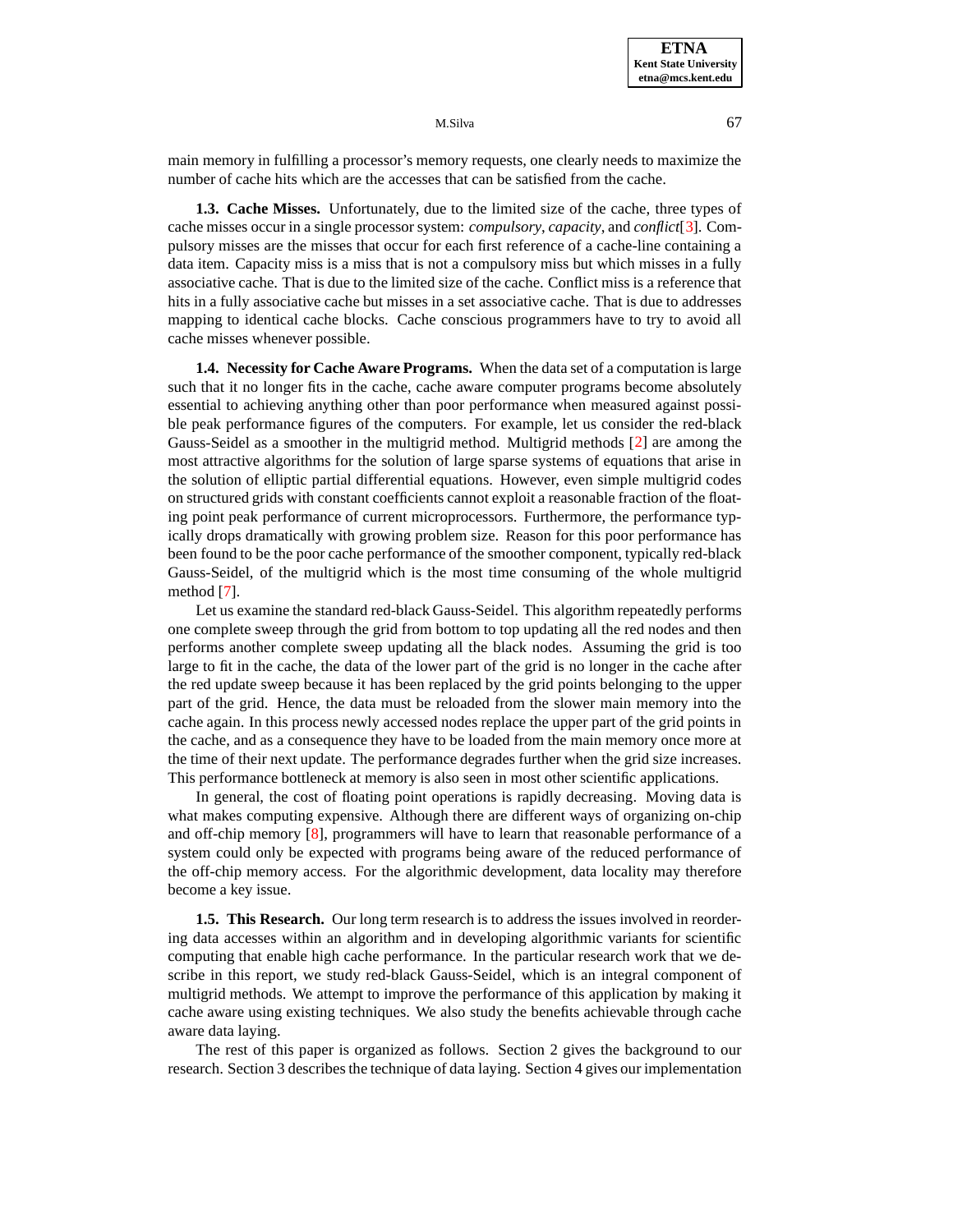details and section 5 the results. Section 6 summarizes our conclusions and section 7 gives directions for further research.

# **2. Background.**

**2.1. Current Work.** To reduce the memory barrier, the cache residence of memory accesses should be improved. There are several techniques [\[3\]](#page-11-1) that are used to achieve this goal. These techniques either involve algorithm or data structure changes. We outline them below.

**Fusion.** It is a method to improve the temporal locality of data. When the same data is used in a task during separate sections of code, it is better if possible, to bring them close to the same sections in the code. Then, the data that is being fetched into the cache can be used repeatedly before being swapped out.

**Blocking.** Blocking is also a technique which tries to improve temporal locality. Instead of operating on entire rows or columns of a matrix which may be too big to fit in the cache, blocked algorithms operate on sub-matrices or, *data blocks*. The goal is to maximize accesses to the data loaded into the cache before the data is replaced. The best blocking size depends both on the data and cache sizes.

**Prefetching.** Prefetching is fetching data into cache before the processor actually needs it. It can be accomplished with compiler flags, via programmer intervention, or by hardware [\[5\]](#page-11-4). Software-based prefetching requires a special processor instruction which can be used by the compiler or programmer to issue the load from main memory. Having cache-lines longer than one word is an example of hardware-based prefetching: data brought into cache is accompanied by surrounding data; if the data exhibits spatial locality, then the surrounding data has usefully been prefetched. One of the main difficulties with prefetching is its lack of portability due to high machine dependence. Although long cache-lines support successful prefetching when the data exhibits spatial locality, long cache-lines also tend to increase conflict misses due to associativity problems. Also, support from the programming languages for application programmers to effectively use the hardware prefetch instruction is limited or non-existent [\[11\]](#page-11-5). Thus prefetching, though beneficial, has its share of concerns.

**Padding.** Padding is a way to reduce the likelihood of conflict misses. Here, the data are padded by a small multiple of the cache-line length. This technique is widely used. Rivera et.al.,[\[4\]](#page-11-6) describe a successful implementation of compiler assisted padding. It shows the value of padding as an inexpensive method of conflict miss elimination. Rivera et.al.,[\[6\]](#page-11-7) also describe successful implementations of blocking and padding based 3d scientific computation optimizations. The main negative aspect of padding, like prefetching, is its poor portability: the correct padding size is highly machine dependent.

**Loop Interchange.** This is a technique in which the nesting of loops are interchanged so that access of data from memory is in the order that they are stored. The misses are reduced by improving spatial locality.

**Array Merging.** This technique reduces misses by improving spatial locality. Some programs reference multiple arrays in the same dimension with the same indices at the same time. The danger is that these accesses will interfere with one another, leading to conflict misses. This danger is removed by combining these independent matrices into a single compound array so that a single cache block can contain the desired elements. As an example of the use of this technique, consider the following loop:

For I=1,n do  $C(I) = A(I) + B(I)$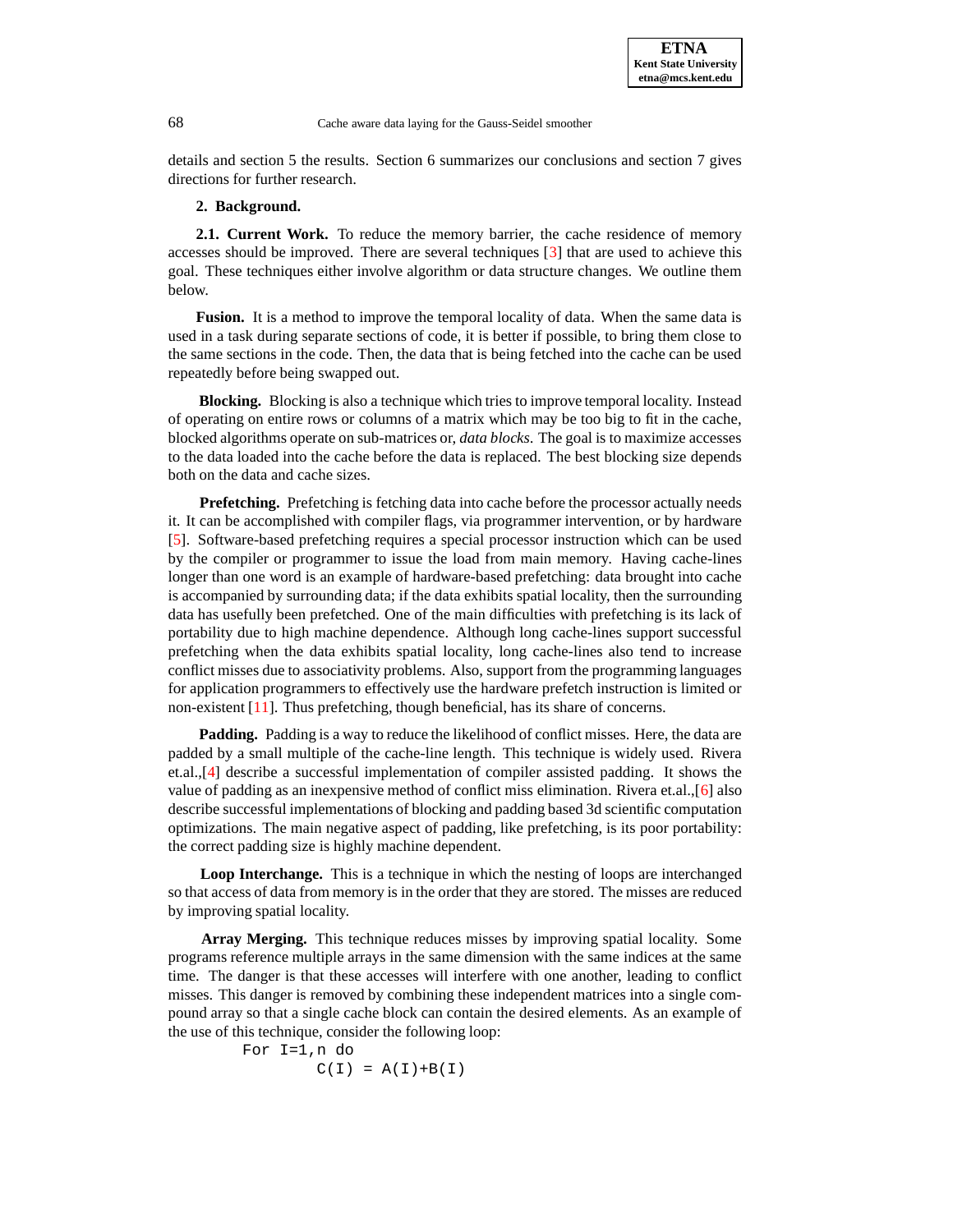Endfor

In the extreme case when  $A(I),B(I)$  and  $C(I)$  each map to the same cache block, this block will have to be constantly emptied and refilled leading to cache thrashing. A fix for this problem is to merge A, B and C into a single array, R. Then,

> For I=1,n do  $R(3,I) = R(1,I)+R(2,I)$ Endfor

When R is stored in column-major order, this technique drastically reduces the number of cache misses. This technique is also highly portable.

**2.2. Related Work.** Considerable work has been done on cache aware computing. However, the technique of algorithm related data laying, we feel, has not been sufficiently studied. Most of the existing data laying schemes we found were based on space filling curves  $[12]$  and not on algorithms (see [\[9\]](#page-11-9) for an example). This research was motivated by that observation.

**3. Cache Aware Data Laying.** Caches are motivated by two principles of locality: *temporal* and *spatial*. Temporal locality states that data required now by the processor will also be necessary again in the near future. Spatial locality states that if specific data is required, its neighboring data will also be referenced soon. The aim of any cache conscious programmer should be to ensure the occurrence of these types of locality so that the code suits the concepts on which the caches are based.

To ensure temporal and spatial locality, the programmer can use the techniques described in the previous section such as fusion, blocking, loop interchange, and array merging. To further improve performance, the programmer can lay the data in memory according to the access pattern. This is the technique of *data laying*.

The smallest block of data moved in and out of a cache is a cache-line. A cache-line holds data that is stored contiguously in memory. Thus, it is advantageous to lay contiguously in memory, the data that we are going to use in succession. This will ensure cache-lines which are packed with important data. Thus, the spatial locality of data is improved. Then, when a cache-line is brought into the cache it also effectively prefetches the data that is to be needed in the near future. If elements in a data block are laid by access, spatial locality is improved in addition to the normal increase in temporal locality that the blocking technique supports. Since spatial locality is improved, increases in cache-line size will also provide increased successful prefetches. Since many hardware systems also prefetch the neighbouring cacheline(s) when a particular cache-line is fetched, more important data will also be prefetched. Since these layouts will result in stride-1 accesses, they also work well with memory banks which form the memory systems of many computers. Thus, laying data contiguously in memory is a good approach for improved performance benefits. This technique is illustrated in detail in the next section.

**4. Implementation.** The data laying technique has the potential to be tried out on any application. This report describes our data layout optimization effort in respect of the 2d red-black Gauss-Seidel smoother.

We consider the two-dimensional red-black Gauss-Seidel relaxation method based on a 5-point discretization of the Laplace operator. The red-black Gauss-Seidel relaxation algorithm is based on the red-black ordering of the unknowns as shown in Fig. 4.1. A standard implementation of the red-black Gauss-Seidel algorithm iteratively passes once through the whole grid (for example from bottom to top) and updates all of the red points, then passes a second time through the whole grid and updates all of the black points. The layout of grid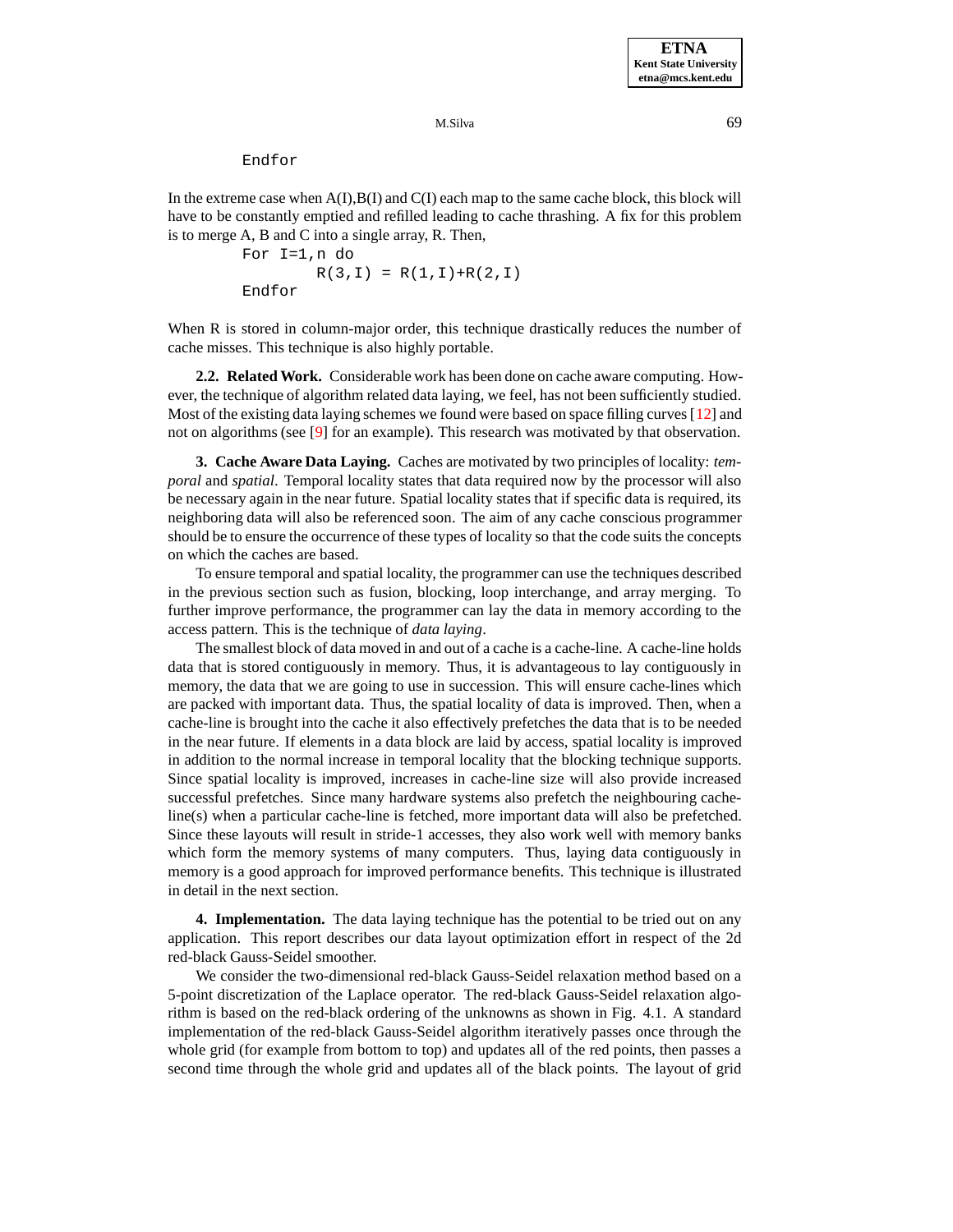

FIG. 4.1. *Red-black ordering of the unknowns for the red-black Gauss-Seidel algorithm. Here, the size of the grid is 9 and we have not shown the boundary nodes.*

data in memory for a machine with a cache-line size of 4 elements is shown in Fig. 4.2. We attempt to improve the performance of the standard algorithm by making it more cache aware.

We study four versions of a 2d red-black Gauss-Seidel with constant coefficients. The first is the standard algorithm, which updates all the red nodes in the grid and then updates all the black nodes in the grid per iteration.

The second and third versions are based on the pioneering work done by a group of researchers that include Craig Douglas, Ulrich Ruede, Christian Weiss, Jonathan Hu, Wolfgang Karl and Markus Kowarschik [\[1\]](#page-11-10) [\[7\]](#page-11-3). They successfully optimized the above program to turn it into a cache aware program. In the standard version, a red update sweep through the whole grid is followed by a black update sweep through the whole grid. They improved the standard version by using the fusion technique to update red and black nodes in pairs. This technique fuses two consecutive sweeps through the grid, which update the red and black points separately, together to one sweep through the grid. This is the basis for our second version.

Our third version is based on the 2d blocking technique that they use. The fusing technique of the second version applies only to one single red-black Gauss-Seidel sweep. To perform several successive red-black Gauss-Seidel iterations, they use a 2d blocking tech-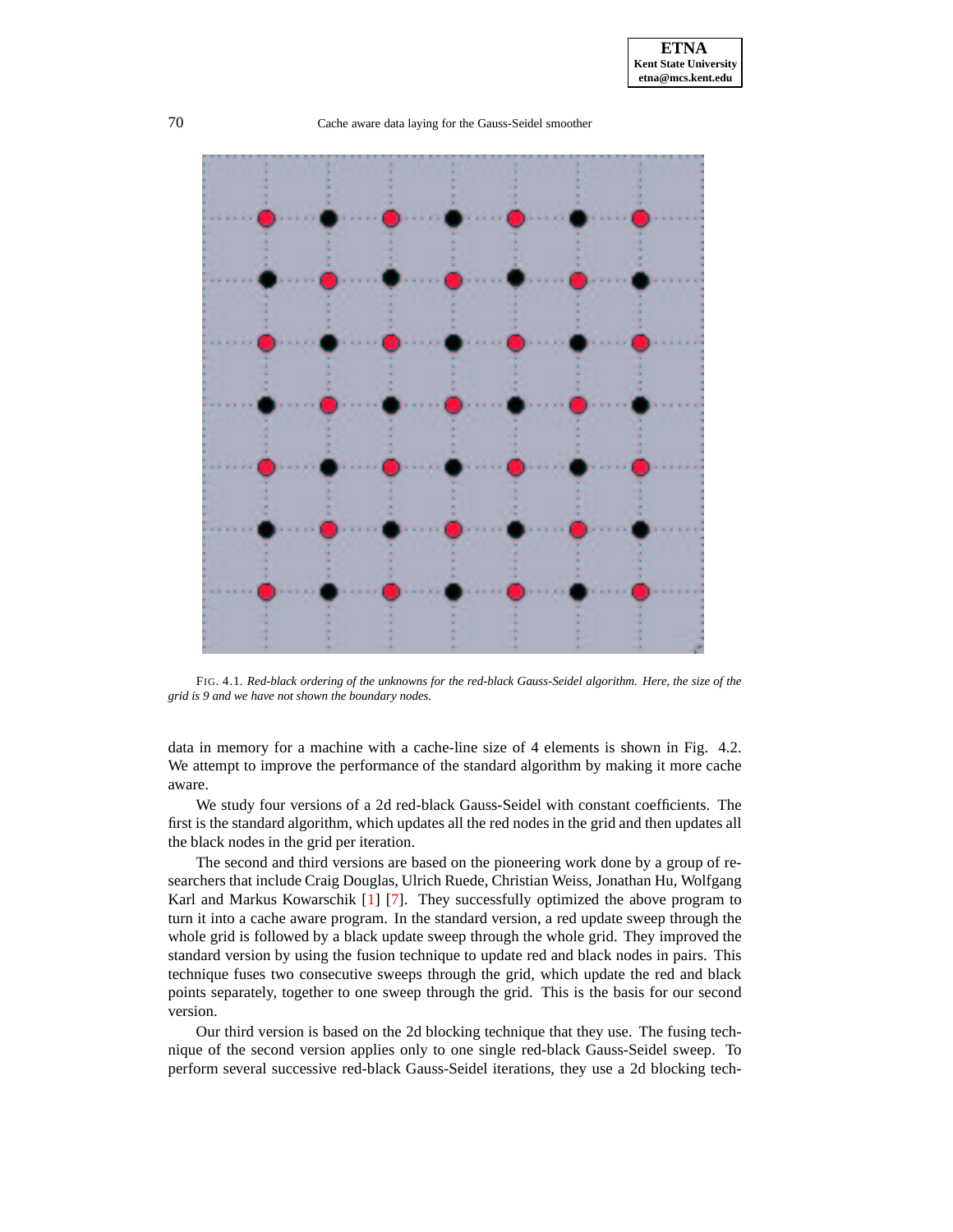



FIG. 4.2. *Standard layout of the red-black Gauss-Seidel unknowns in memory for a cache-line size of 4.*

nique. The key idea is to move a small two-dimensional block through the grid updating all the nodes within the block. The block is shaped as a parallelogram (Fig. 4.3) to obey all the data dependencies: a red can be updated for the  $i^{th}$  time if all its neighbouring blacks have been updated for the  $(i - 1)^{th}$  time; a black can be updated for the  $i^{th}$  time, if all its neighbouring reds have been updated for the  $i^{th}$  time. (We have showed that the best block shape for this operation is a parallelogram in our previous work  $[10]$ ). The update operations within the parallelogram can be performed in a line-wise manner from top to bottom. For this, they work in diagonals in the parallelogram from top to bottom. As soon as the red points in the uppermost diagonal have been updated, the black points in the next diagonal within the parallelogram can also be updated. The updates continue in that manner. The maximum number of updates that are possible for one position of the parallelogram window respecting all data dependencies is done before the parallelogram is moved to the next position. At the boundaries, some boundary handling is done. This 2d blocking technique is implemented in our third version of the Gauss-Seidel.

The fourth version is our own contribution in which we try to further improve the performance of the third version by studying the access pattern of data and then creating a new layout for the data. It is seen that in the third version, the nodes in the grid are accessed diagonally. Thus, instead of numbering the matrix using rows and columns, we created a single array which stored the data diagonally. The key is to ensure that reds and blacks are stored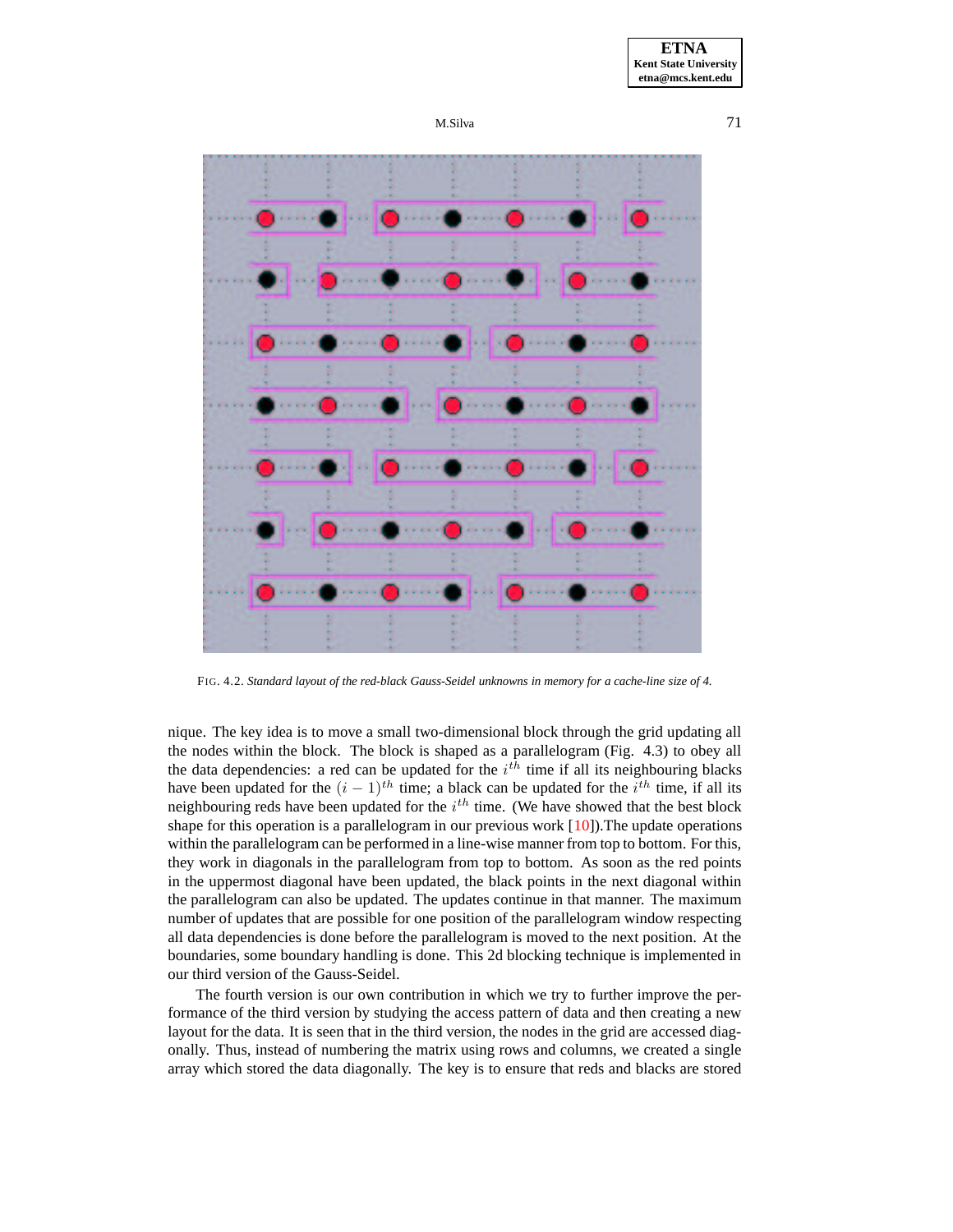

FIG. 4.3. *The parallelogram blocking technique for the red-black Gauss-Seidel*

in contiguous memory locations which is not true for row or column based ordering. For the actual implementation of the new data layout, we used a simple mapping. We inserted the mapping function to get the new array element for the (row,column) based node of the old code. This way, the implementation of the new layout is simple. It is just a matter of replacing the old data co-ordinates in code with the new mappings. The new layout of data in memory for a machine with a cache-line size of 4 is shown in Fig. 4.4.

**5. Results.** We performed numerous experiments on both SPARC based and Pentium based machines. The applications were implemented as different versions to reflect the standard, fused, blocked and data laid schemes. To ensure fairness, the different versions of an application had the same tasks in the code although the implementations differed. The different versions were also numerically correct as the answers from them were checked. The execution time was measured for the actual computational core. For each choice of parameters, several tests were done and the averages are listed in this paper.

We chose a parallelogram block size of  $16 \times 16$  for our blocked and data laid implementations. Although not presented here, we experimented with different blocking sizes [\[10\]](#page-11-11) and found that the execution time reduced as we enlarged the block size due to the more effective use of the cache. The best block size for the data laid version is theoretically limited by the L2 cache size. In our implementation however, in addition to the above restriction, we had the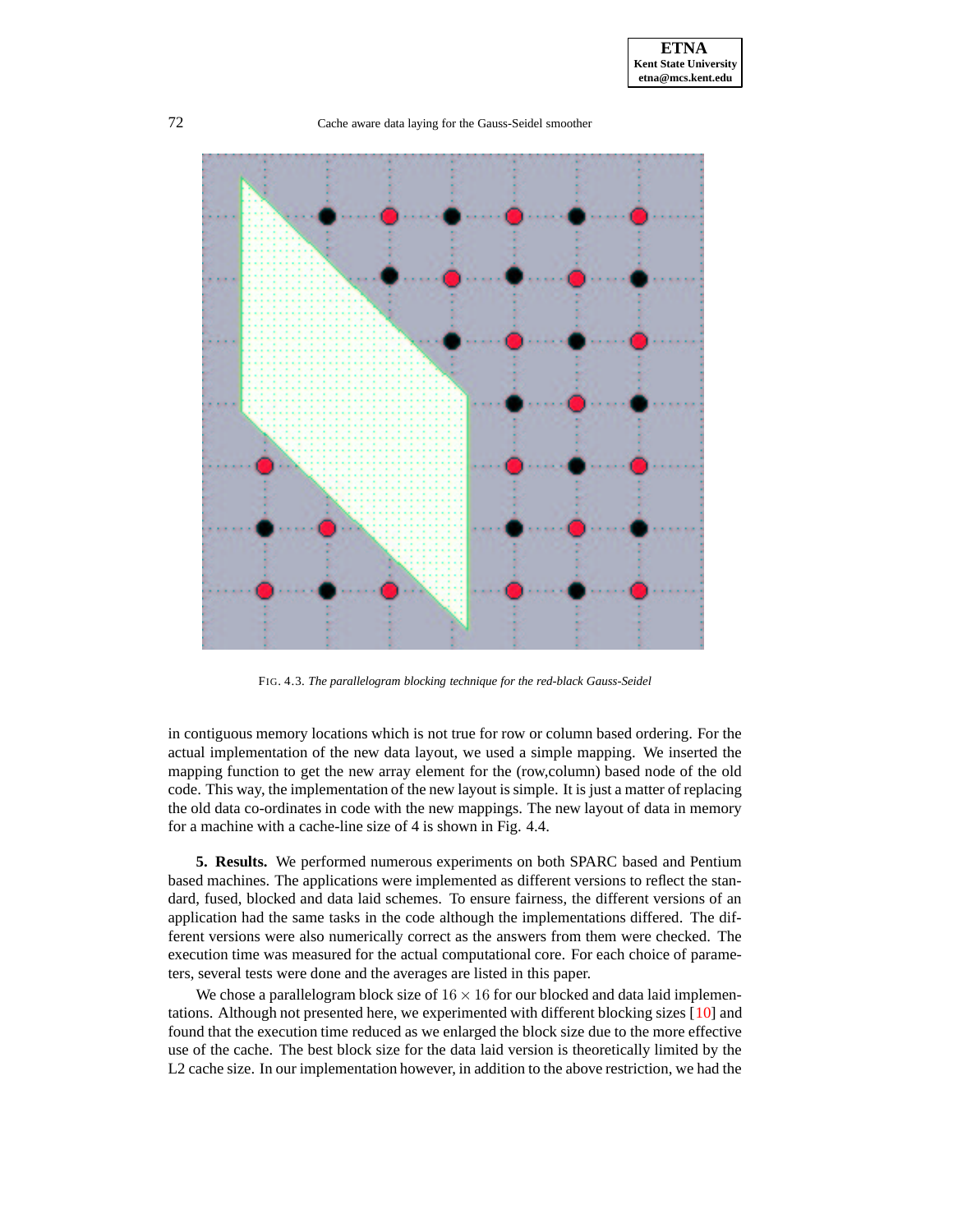





FIG. 4.4. The new layout of data in memory for Gauss-Seidel using the cache aware data layout scheme. Here *too, the size of a cache-line is 4.*

limitation for the maximum block height to be twice the number of Gauss-Seidel iterations, which was 16.

The tests that we report here were done on a Sun Ultra 10 (UltraSPARC-IIi 333MHz) machine. The machine had a memory of 128 Mbytes. It had a 16kB level 1 instruction cache and a 16kB level 1 data cache. This data cache is a direct mapped write-through cache. The machine had a unified level 2 cache of 2 MB which was writeback and direct mapped with a cache-line size of 64 bytes.

Table 5.1 gives the execution times for grids whose lengths were powers of two. As expected, the compiler optimizations (OST) bring easy performance improvements. Fused scheme (OFT) improves over the compiler optimized standard version in general. And the blocked scheme (OBT) improves over the fused scheme in general. For small grid sizes, we do not get an improvement from the data laid scheme since the mapping overheads outweigh the benefits at such small grid sizes. However, for large grid sizes that are not fully resident in the L2 cache (i.e., beyond  $257 \times 256$ ) and that fit in memory, our data laid scheme gives significant performance improvements over the blocked versions. The best result is seen for the  $1025 \times 1024$  scheme in which our scheme gives around 84% improvement over the blocked version. When the grid does not fit in memory, as when the grid size is  $4097 \times 4096$ , our scheme fails to give improvements over the blocked version. This we believe is due to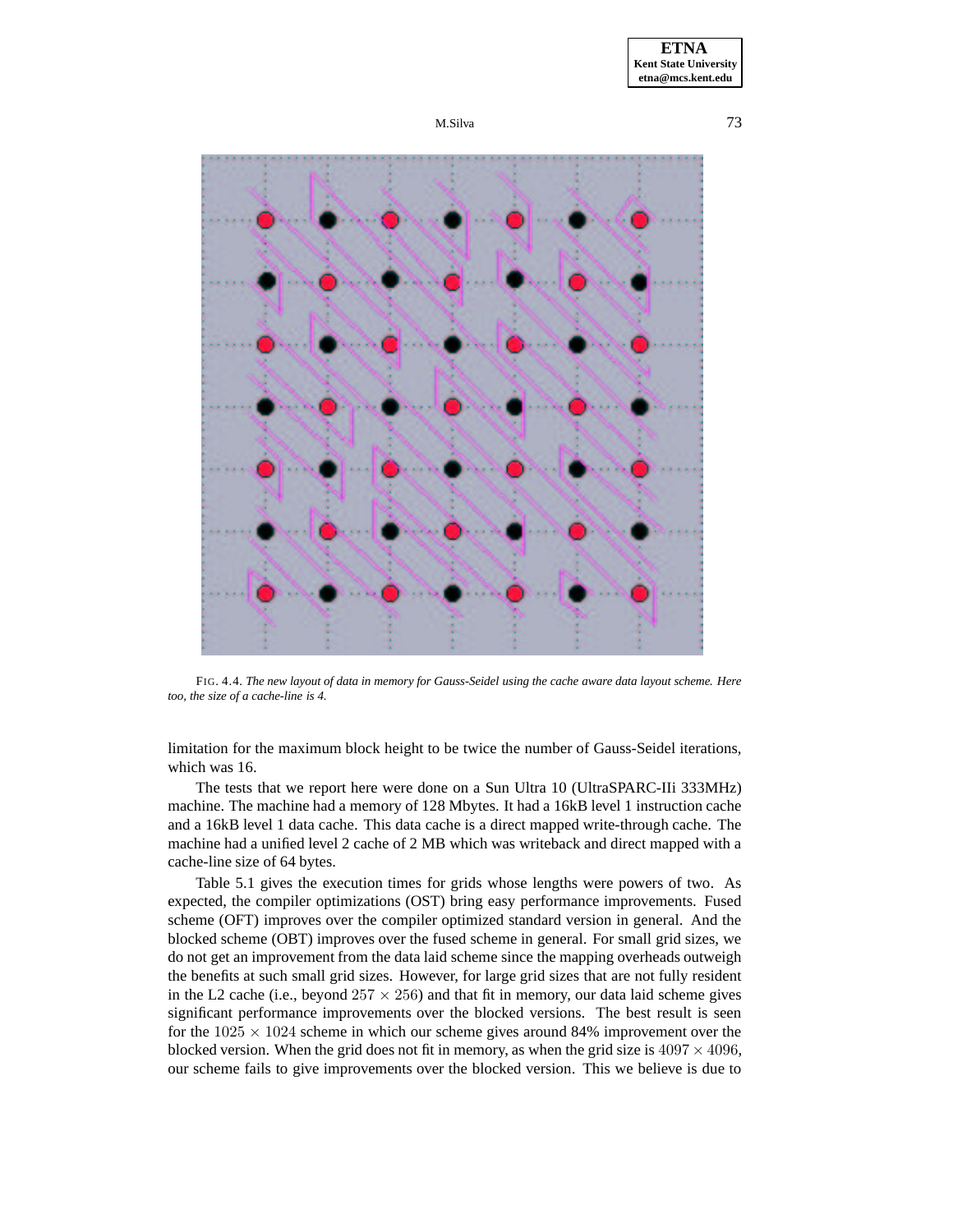#### TABLE 5.1

Execution times for 2d Gauss-Seidel on the SPARC machine when the grid length is a power of two (UST *- compilation-Unoptimized Standard Time; OST - compilation-Optimized Standard Time; OFT - compilation-Optimized Fused Time; OBT - compilation-Optimized* 16×16 *Blocked Time; OLT - compilation-Optimized* 16×16 *data Laid Time; Imp - percentage improvement of the data laid version over the blocked version)*

| Grid Size          | UST(Sec) | OST (Sec) | OFT (Sec) | OBT (Sec) | OLT (Sec) | Imp      |
|--------------------|----------|-----------|-----------|-----------|-----------|----------|
| $33 \times 32$     | 0.0012   | 0.0004    | 0.0004    | 0.0004    | 0.0005    | $-16.01$ |
| $65 \times 64$     | 0.0066   | 0.0026    | 0.0020    | 0.0016    | 0.0020    | $-19.14$ |
| $129 \times 128$   | 0.0239   | 0.0096    | 0.0080    | 0.0071    | 0.0081    | $-12.98$ |
| $257 \times 256$   | 0.1060   | 0.0384    | 0.0318    | 0.0334    | 0.0324    | 3.09     |
| $513 \times 512$   | 0.4531   | 0.1905    | 0.1575    | 0.1822    | 0.1584    | 13.02    |
| $1025 \times 1024$ | 3.9358   | 2.9146    | 3.1577    | 3.7115    | 0.5885    | 84.14    |
| $2049 \times 2048$ | 11.3680  | 6.6382    | 6.2991    | 6.7230    | 2.4044    | 64.24    |
| $4097 \times 4096$ | 2218.271 | 2007.227  | 988.584   | 148.679   | 201.971   | $-26.39$ |

#### TABLE 5.2

*L1 Cache miss rates for the SPARC machine (OB - miss rate for the compilation-Optimized* 16 × 16 *Blocked;* OL - miss rate for the compilation-Optimized  $16 \times 16$  data Laid; Imp - percentage miss rate improvement of the *data laid version over the blocked version)*

| Grid Size          | OΒ    | OL.   | Imp   |
|--------------------|-------|-------|-------|
| $33 \times 32$     | 0.70  | 0.43  | 38.57 |
| $65 \times 64$     | 3.16  | 1.25  | 60.44 |
| $129 \times 128$   | 6.02  | 1.86  | 69.10 |
| $257 \times 256$   | 10.20 | 2.42  | 76.27 |
| $513 \times 512$   | 15.75 | 4.80  | 69.52 |
| $1025 \times 1024$ | 61.19 | 18.49 | 69.78 |

the variable overheads that we use in our implementation turning out to be significant for out-of-memory grid sizes. Improving our scheme for out-of-memory applications is planned for our future work. We could achieve this by reducing the overheads in our scheme whose impact is seen especially for out-of-memory grid sizes.

We then performed profiling tests using a trace driven cache model developed by us at Uppsala University. The cache model simulated a direct mapped cache similar to the L1 cache of our Sun machine. The address traces generated by our Gauss-Seidel execution was fed into this profiler which in turn modelled the corresponding cache operation to give out cache miss rates. Results from profiling tests for the Gauss-Seidel on our Sun machine are given in Table 5.2. The results validate our execution time results and show that data laying reduces the cache miss rate.

The execution times for grids whose lengths were not powers of two are shown in Table 5.3. The results show the similar trends observed for the power of two case. Here again, our data laid scheme gives satisfactory improvements over the blocked version for large grid sizes.

To evaluate the portability of this technique, we performed tests on a Pentium II machine. This machine had a clock of 400 MHz and a level 1 data cache of 32kB and a level 2 data cache 512kB. The results are shown in Table 5.4. The results show that cache laying benefits are also applicable for this architecture. Since this machine had a memory larger than that of our Sun, the data laying result does not show a performance degradation for the  $4097 \times 4096$ case. Infact, improvements show a promising increase with increasing grid size.

**6. Conclusions.** The results in this paper prove the benefits of cache aware computing and the added benefits that are available through cache friendly layout transformations. With simple cache friendly data layout modifications to an existing program, significant performance improvements are possible. Since the layouts are suitable for any present generation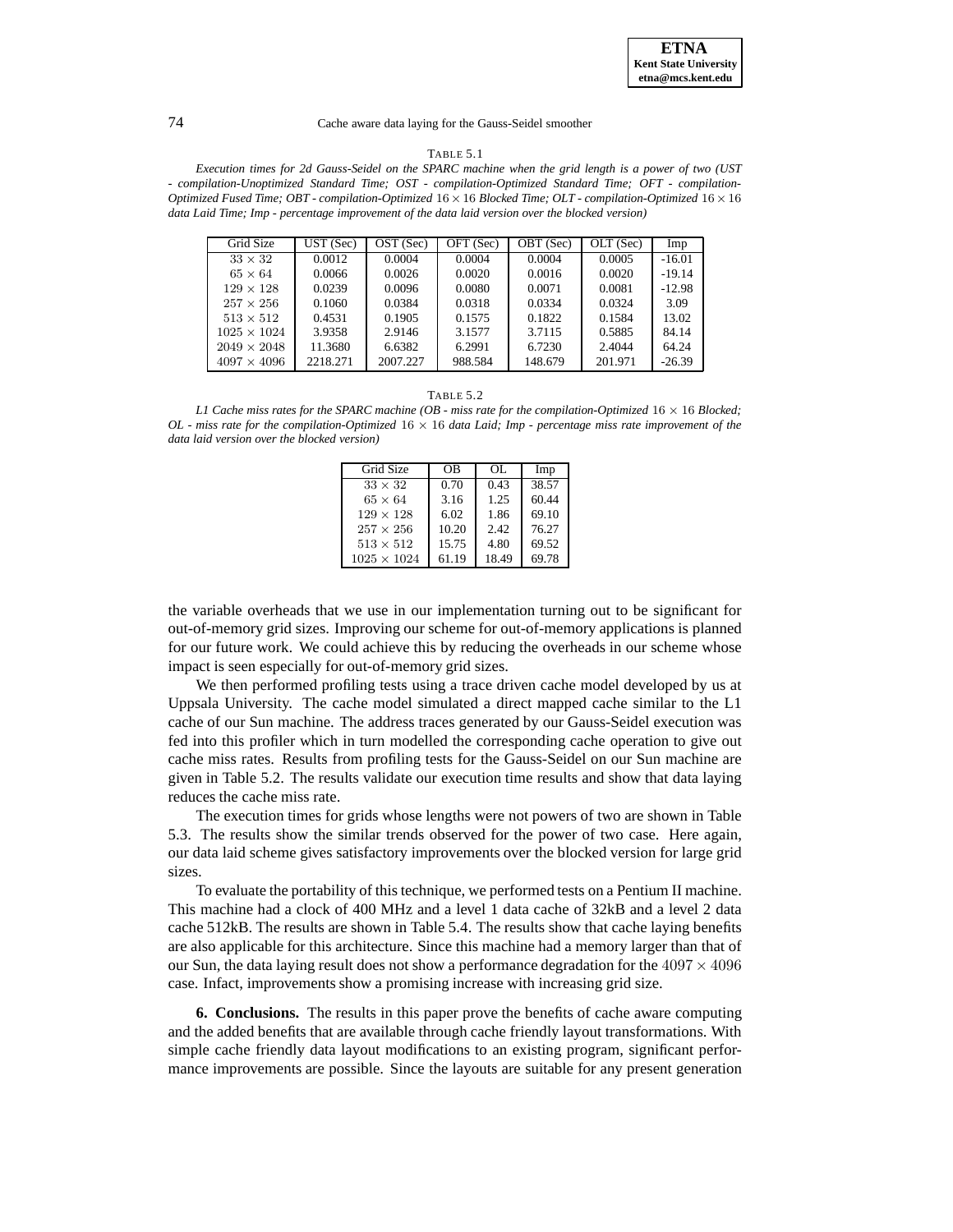## M.Silva 75

### TABLE 5.3

Execution times for 2d Gauss-Seidel on the SPARC machine when the grid length is not a power of two *(UST - compilation-Unoptimized Standard Time; OST - compilation-Optimized Standard Time; OFT - compilation-Optimized Fused Time; OBT - compilation-Optimized* 16×16 *Blocked Time; OLT - compilation-Optimized* 16×16 *data Laid Time; Imp - percentage improvement of the data laid version over the blocked version)*

| Grid Size          | UST(Sec) | OST (Sec) | OFT (Sec) | OBT (Sec) | OLT (Sec) | Imp     |
|--------------------|----------|-----------|-----------|-----------|-----------|---------|
| $265 \times 264$   | 0.1120   | 0.0420    | 0.0350    | 0.0328    | 0.0353    | $-7.09$ |
| $385 \times 384$   | 0.2330   | 0.0910    | 0.0750    | 0.0772    | 0.0760    | 1.55    |
| $521 \times 520$   | 0.4380   | 0.1830    | 0.1437    | 0.1310    | 0.1407    | $-6.87$ |
| $769 \times 768$   | 1.0390   | 0.5135    | 0.5460    | 0.3627    | 0.3117    | 14.06   |
| $1033 \times 1032$ | 2.8733   | 1.4665    | 1.1870    | 0.6153    | 0.6283    | $-2.07$ |
| $1537 \times 1536$ | 5.4525   | 2.8077    | 2.3040    | 2.1974    | 1.3086    | 40.45   |
| $2057 \times 2056$ | 10.1990  | 5.4860    | 4.4020    | 2.8940    | 2.2950    | 20.70   |
| $3073 \times 3072$ | 30.4550  | 14.0440   | 13.0600   | 12.1500   | 6.2470    | 48.58   |

#### TABLE 5.4

Execution times for 2d Gauss-Seidel on the Pentium machine when the grid length is a power of two (UST *- compilation-Unoptimized Standard Time; OST - compilation-Optimized Standard Time; OBT - compilation-Optimized*  $16 \times 16$  *Blocked Time; OLT - compilation-Optimized*  $16 \times 16$  *data Laid Time; Imp - percentage improvement of the data laid version over the blocked version)*

| Grid Size          | UST(Sec) | OST (Sec) | OBT (Sec) | OLT (Sec) | Imp   |
|--------------------|----------|-----------|-----------|-----------|-------|
| $33 \times 32$     | 0.00148  | 0.00039   | 0.00059   | 0.00052   | 12.31 |
| $65 \times 64$     | 0.0067   | 0.0023    | 0.0026    | 0.0021    | 17.65 |
| $129 \times 128$   | 0.0273   | 0.0092    | 0.0120    | 0.0088    | 26.87 |
| $257 \times 256$   | 0.1299   | 0.0641    | 0.0519    | 0.0355    | 31.55 |
| $513 \times 512$   | 0.561    | 0.314     | 0.263     | 0.148     | 43.62 |
| $1025 \times 1024$ | 2.452    | 1.284     | 1.052     | 0.600     | 42.97 |
| $2049 \times 2048$ | 9.831    | 5.442     | 4.398     | 2.474     | 43.75 |
| $4097 \times 4096$ | 39.122   | 21.923    | 19.385    | 10.129    | 47.75 |

computer which promotes performance improvement through contiguous data storage, the technique is also highly portable. As processor speeds continue to increase relative to memory speeds, this technique should become even more important for future processors.

In conclusion, there are several steps that we recommend to application programmers to make their programs more cache aware. These steps are:

1. Understand the application.

2. Change the algorithm through established cache aware computing techniques like fusion, blocking, and loop interchange, so that it suits the cache of the hardware platform on which the program is to run.

3. Understand the current data access pattern of the algorithm and design new cache aware data layouts based on the access pattern.

4. Implement the new data layouts in code.

5. To further improve performance, use prefetching programming constructs (as and when and if they are developed by the programming language community) to prefetch the data before their use.

6. Check the different optimization parameters of the selected compiler, and compile the code with the best performance options for the target hardware platform.

**7. Future Work.** As an immediate extension to our data laying experiments, we like to direct our attention to reduce the overheads and to improve the performance of the red-black Gauss-Seidel for out-of-memory grid sizes. Also, we plan to develop mathematical models for the expected performance of the blocking and data laid strategies which would help programmers evaluate different programming solutions before selecting a suitor for imple-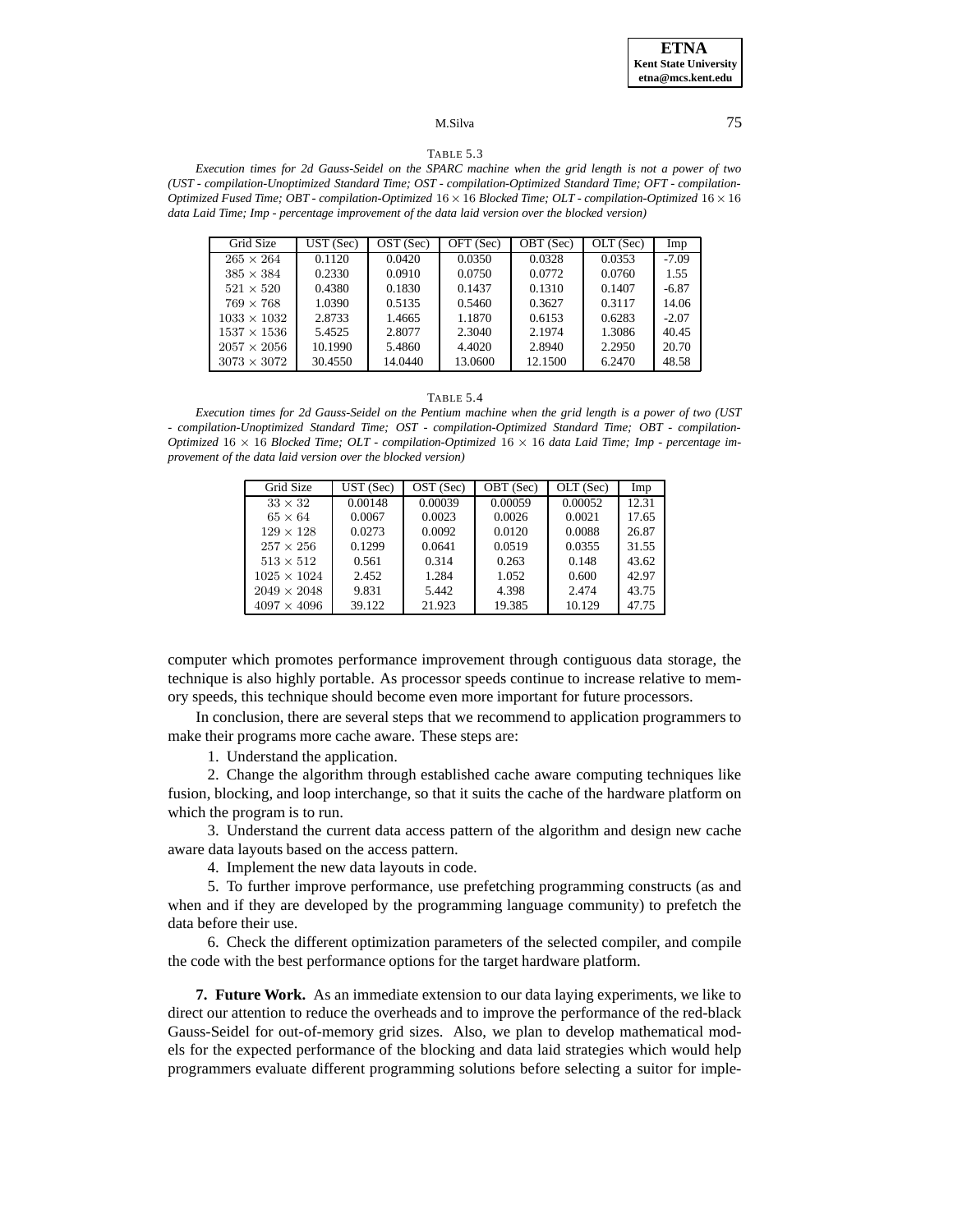mentation.

We have also applied the technique of data laying to a matrix multiplication application and have noticed significant performance gains [\[11\]](#page-11-5). However, our research up to now has only dealt with regular applications in which it was relatively easy for a programmer to transform an existing access pattern to a cache aware access pattern. Therefore our future work will also include extending this technique to irregular applications in addition to using it for other applications. We hope to investigate for example, variable coefficient 2d Gauss-Seidel, unstructured grids, 3d Gauss-Seidel and also applications with recursive data structures and indirect data. This work may result in a whole new approach to the design of data structures.

There are a few more directions that we hope to pursue. Checking the benefits of the techniques of data laying in parallel computing environments is one. Tools for programmers to make cache aware programsthat reduce the memory barrier is another. And there is another promising direction in investigating complier techniques to automate data laying. Though beyond the scope of our area, investigating other applications that would benefit from cache aware work such as data base applications is also another direction of work.

**Acknowledgments.** The author thanks his Supervisor Prof. Richard Wait at Uppsala University, Sweden. He also thanks Prof. Kithsiri Samaranayake, Dr. Nihal Kodikara and Dr. Ruvan Weerasinghe of the University of Colombo, Sri Lanka.